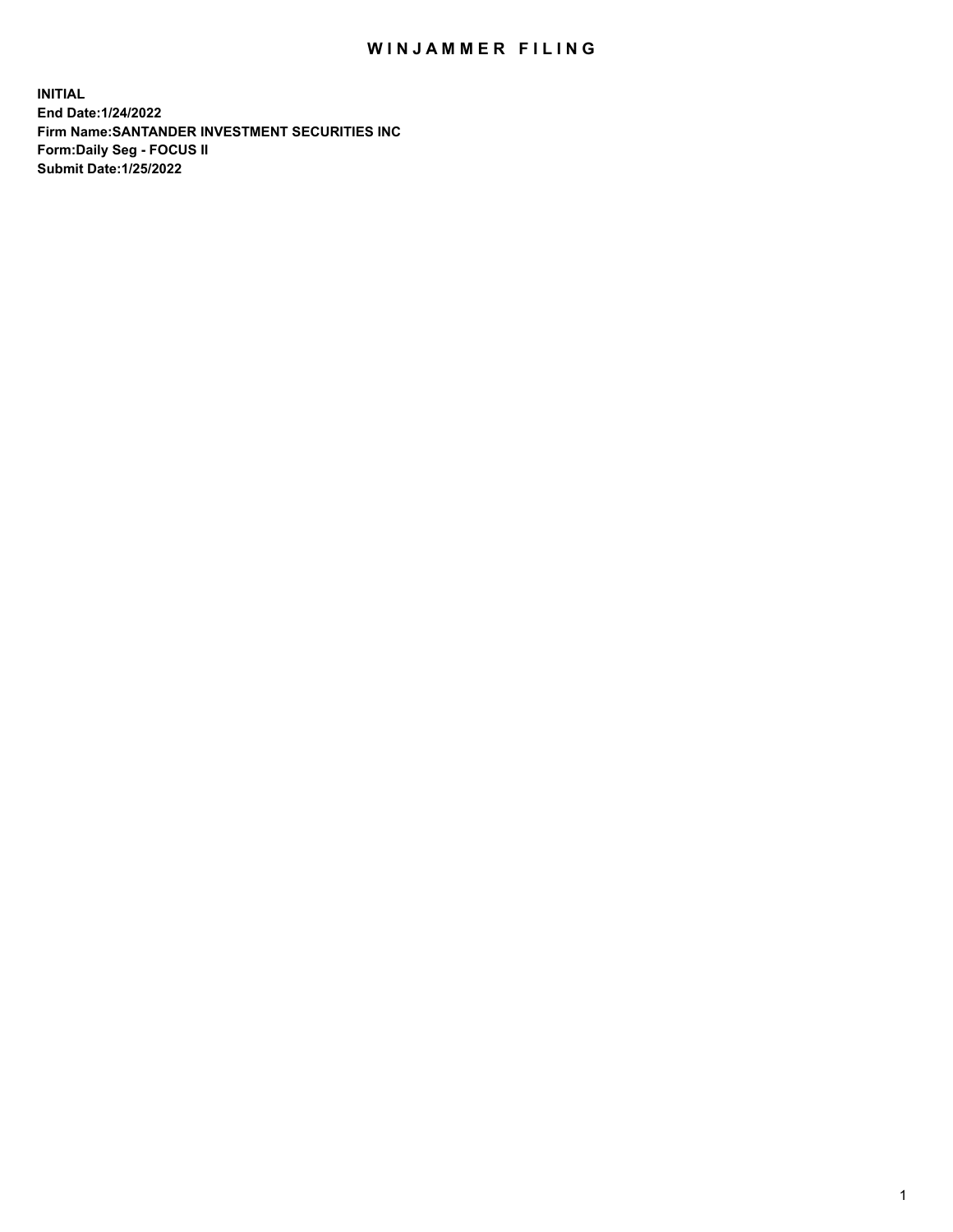**INITIAL End Date:1/24/2022 Firm Name:SANTANDER INVESTMENT SECURITIES INC Form:Daily Seg - FOCUS II Submit Date:1/25/2022 Daily Segregation - Cover Page**

|  |  |  |  | Name of Company |  |  |
|--|--|--|--|-----------------|--|--|
|--|--|--|--|-----------------|--|--|

| Name of Company     | <b>SANTANDER INVESTMENT</b> |
|---------------------|-----------------------------|
|                     | <b>SECURITIES INC</b>       |
| <b>Contact Name</b> | <b>Richard Ro</b>           |

| Contact Phone Number                                                                                                                                                                                                                                                                                      | (212) 350-3662                                                        |
|-----------------------------------------------------------------------------------------------------------------------------------------------------------------------------------------------------------------------------------------------------------------------------------------------------------|-----------------------------------------------------------------------|
| <b>Contact Fmail Address</b>                                                                                                                                                                                                                                                                              | richard.ro@santander.us                                               |
| FCM's Customer Segregated Funds Residual Interest Target (choose one):<br>a. Minimum dollar amount: ; or<br>b. Minimum percentage of customer segregated funds required: % ; or<br>c. Dollar amount range between: and; or<br>d. Percentage range of customer segregated funds required between: % and %. | 70,000,000<br>$\overline{\mathbf{0}}$<br>0 <sub>0</sub><br><u>0 0</u> |

| FCM's Customer Secured Amount Funds Residual Interest Target (choose one):          |                         |
|-------------------------------------------------------------------------------------|-------------------------|
| a. Minimum dollar amount: ; or                                                      |                         |
| b. Minimum percentage of customer secured funds required:%; or                      | $\overline{\mathbf{0}}$ |
| c. Dollar amount range between: and; or                                             | 0 <sub>0</sub>          |
| d. Percentage range of customer secured funds required between: % and %.            | 00                      |
|                                                                                     |                         |
| FCM's Cleared Swaps Customer Collateral Residual Interest Target (choose one):      |                         |
| a. Minimum dollar amount: ; or                                                      | 0                       |
| b. Minimum percentage of cleared swaps customer collateral required:% ; or          | <u>0</u>                |
| c. Dollar amount range between: and; or                                             | 0 <sub>0</sub>          |
| d. Percentage range of cleared swaps customer collateral required between: % and %. | 0 O                     |

Attach supporting documents CH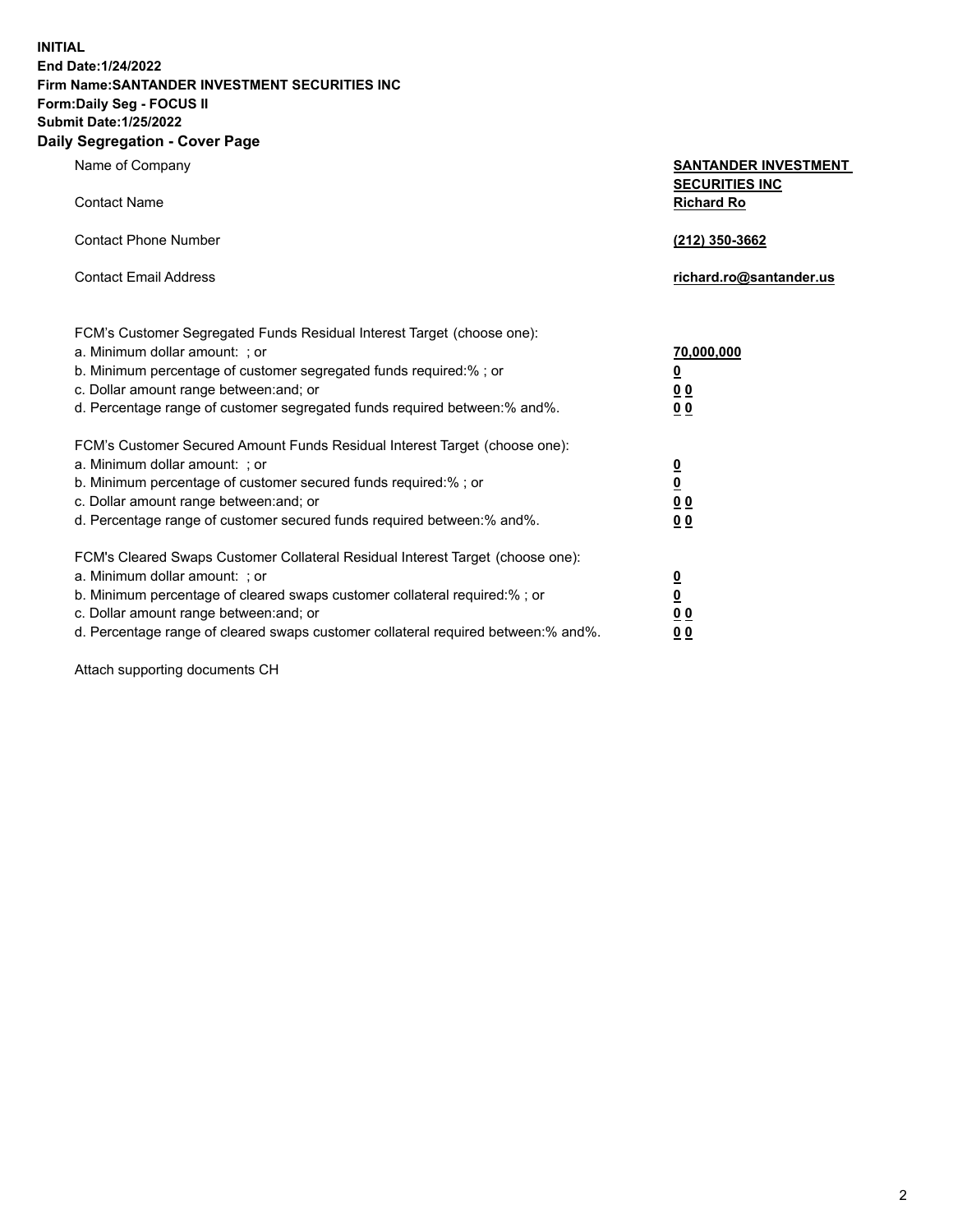## **INITIAL End Date:1/24/2022 Firm Name:SANTANDER INVESTMENT SECURITIES INC Form:Daily Seg - FOCUS II Submit Date:1/25/2022 Daily Segregation - Secured Amounts**

|     | Foreign Futures and Foreign Options Secured Amounts                                         |                   |
|-----|---------------------------------------------------------------------------------------------|-------------------|
|     | Amount required to be set aside pursuant to law, rule or regulation of a foreign            | $0$ [7305]        |
|     | government or a rule of a self-regulatory organization authorized thereunder                |                   |
| 1.  | Net ledger balance - Foreign Futures and Foreign Option Trading - All Customers             |                   |
|     | A. Cash                                                                                     | $0$ [7315]        |
|     | B. Securities (at market)                                                                   | $0$ [7317]        |
| 2.  | Net unrealized profit (loss) in open futures contracts traded on a foreign board of trade   | $0$ [7325]        |
| 3.  | Exchange traded options                                                                     |                   |
|     | a. Market value of open option contracts purchased on a foreign board of trade              | $0$ [7335]        |
|     | b. Market value of open contracts granted (sold) on a foreign board of trade                | $0$ [7337]        |
| 4.  | Net equity (deficit) (add lines 1. 2. and 3.)                                               | $0$ [7345]        |
| 5.  | Account liquidating to a deficit and account with a debit balances - gross amount           | $0$ [7351]        |
|     | Less: amount offset by customer owned securities                                            | 0 [7352] 0 [7354] |
| 6.  | Amount required to be set aside as the secured amount - Net Liquidating Equity              | $0$ [7355]        |
|     | Method (add lines 4 and 5)                                                                  |                   |
| 7.  | Greater of amount required to be set aside pursuant to foreign jurisdiction (above) or line | $0$ [7360]        |
|     | 6.                                                                                          |                   |
|     | FUNDS DEPOSITED IN SEPARATE REGULATION 30.7 ACCOUNTS                                        |                   |
| 1.  | Cash in banks                                                                               |                   |
|     | A. Banks located in the United States                                                       | $0$ [7500]        |
|     | B. Other banks qualified under Regulation 30.7                                              | 0 [7520] 0 [7530] |
| 2.  | Securities                                                                                  |                   |
|     | A. In safekeeping with banks located in the United States                                   | $0$ [7540]        |
|     | B. In safekeeping with other banks qualified under Regulation 30.7                          | 0 [7560] 0 [7570] |
| 3.  | Equities with registered futures commission merchants                                       |                   |
|     | A. Cash                                                                                     | $0$ [7580]        |
|     | <b>B.</b> Securities                                                                        | $0$ [7590]        |
|     | C. Unrealized gain (loss) on open futures contracts                                         | $0$ [7600]        |
|     | D. Value of long option contracts                                                           | $0$ [7610]        |
|     | E. Value of short option contracts                                                          | 0 [7615] 0 [7620] |
| 4.  | Amounts held by clearing organizations of foreign boards of trade                           |                   |
|     | A. Cash                                                                                     | $0$ [7640]        |
|     | <b>B.</b> Securities                                                                        | $0$ [7650]        |
|     | C. Amount due to (from) clearing organization - daily variation                             | $0$ [7660]        |
|     | D. Value of long option contracts                                                           | $0$ [7670]        |
|     | E. Value of short option contracts                                                          | 0 [7675] 0 [7680] |
| 5.  | Amounts held by members of foreign boards of trade                                          |                   |
|     | A. Cash                                                                                     | $0$ [7700]        |
|     | <b>B.</b> Securities                                                                        | $0$ [7710]        |
|     | C. Unrealized gain (loss) on open futures contracts                                         | $0$ [7720]        |
|     | D. Value of long option contracts                                                           | $0$ [7730]        |
|     | E. Value of short option contracts                                                          | 0 [7735] 0 [7740] |
| 6.  | Amounts with other depositories designated by a foreign board of trade                      | $0$ [7760]        |
| 7.  | Segregated funds on hand                                                                    | $0$ [7765]        |
| 8.  | Total funds in separate section 30.7 accounts                                               | $0$ [7770]        |
| 9.  | Excess (deficiency) Set Aside for Secured Amount (subtract line 7 Secured Statement         | $0$ [7380]        |
|     | Page 1 from Line 8)                                                                         |                   |
| 10. | Management Target Amount for Excess funds in separate section 30.7 accounts                 | $0$ [7780]        |
| 11. | Excess (deficiency) funds in separate 30.7 accounts over (under) Management Target          | $0$ [7785]        |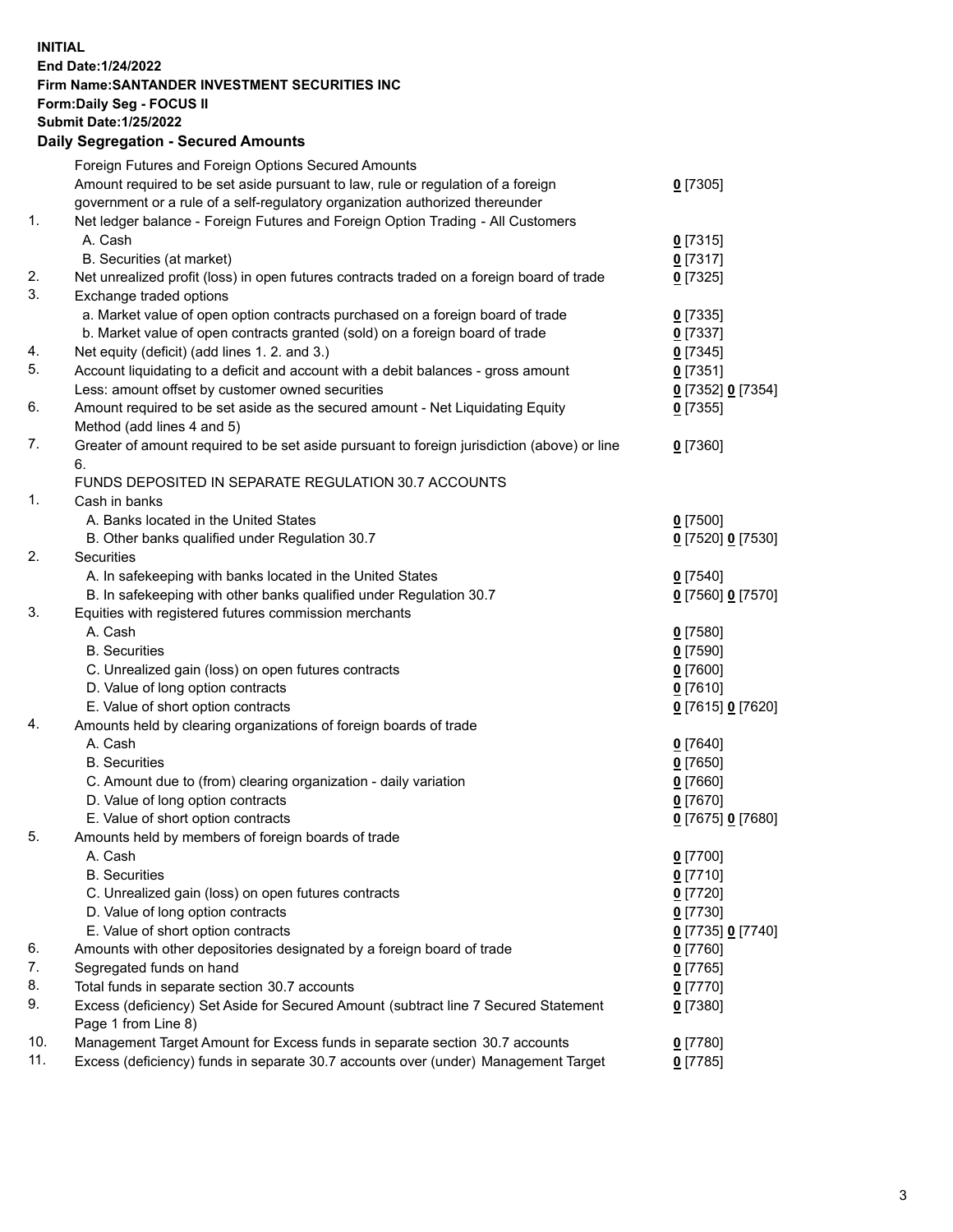| <b>INITIAL</b> |                                                                                                                                                               |                      |  |  |
|----------------|---------------------------------------------------------------------------------------------------------------------------------------------------------------|----------------------|--|--|
|                | End Date: 1/24/2022                                                                                                                                           |                      |  |  |
|                | Firm Name: SANTANDER INVESTMENT SECURITIES INC                                                                                                                |                      |  |  |
|                | Form: Daily Seg - FOCUS II                                                                                                                                    |                      |  |  |
|                | <b>Submit Date: 1/25/2022</b>                                                                                                                                 |                      |  |  |
|                | Daily Segregation - Segregation Statement                                                                                                                     |                      |  |  |
|                | SEGREGATION REQUIREMENTS(Section 4d(2) of the CEAct)                                                                                                          |                      |  |  |
| 1.             | Net ledger balance                                                                                                                                            |                      |  |  |
|                | A. Cash                                                                                                                                                       | 2,870,224,150 [7010] |  |  |
|                |                                                                                                                                                               |                      |  |  |
| 2.             | B. Securities (at market)                                                                                                                                     | $0$ [7020]           |  |  |
| 3.             | Net unrealized profit (loss) in open futures contracts traded on a contract market                                                                            | 478,301,880 [7030]   |  |  |
|                | Exchange traded options                                                                                                                                       |                      |  |  |
|                | A. Add market value of open option contracts purchased on a contract market                                                                                   | 89,041,271 [7032]    |  |  |
|                | B. Deduct market value of open option contracts granted (sold) on a contract market                                                                           | -42,258,920 [7033]   |  |  |
| 4.<br>5.       | Net equity (deficit) (add lines 1, 2 and 3)                                                                                                                   | 2,438,704,621 [7040] |  |  |
|                | Accounts liquidating to a deficit and accounts with                                                                                                           |                      |  |  |
|                | debit balances - gross amount                                                                                                                                 | $0$ [7045]           |  |  |
|                | Less: amount offset by customer securities                                                                                                                    | 0 [7047] 0 [7050]    |  |  |
| 6.             | Amount required to be segregated (add lines 4 and 5)                                                                                                          | 2,438,704,621 [7060] |  |  |
| 7.             | FUNDS IN SEGREGATED ACCOUNTS                                                                                                                                  |                      |  |  |
|                | Deposited in segregated funds bank accounts                                                                                                                   |                      |  |  |
|                | A. Cash                                                                                                                                                       | 165,787,526 [7070]   |  |  |
|                | B. Securities representing investments of customers' funds (at market)                                                                                        | $0$ [7080]           |  |  |
|                | C. Securities held for particular customers or option customers in lieu of cash (at                                                                           | $0$ [7090]           |  |  |
| 8.             | market)                                                                                                                                                       |                      |  |  |
|                | Margins on deposit with derivatives clearing organizations of contract markets<br>A. Cash                                                                     |                      |  |  |
|                |                                                                                                                                                               | 2,047,963,097 [7100] |  |  |
|                | B. Securities representing investments of customers' funds (at market)                                                                                        | $0$ [7110]           |  |  |
|                | C. Securities held for particular customers or option customers in lieu of cash (at                                                                           | $0$ [7120]           |  |  |
| 9.             | market)                                                                                                                                                       |                      |  |  |
| 10.            | Net settlement from (to) derivatives clearing organizations of contract markets                                                                               | 251,222,100 [7130]   |  |  |
|                | Exchange traded options                                                                                                                                       |                      |  |  |
|                | A. Value of open long option contracts                                                                                                                        | 89,041,271 [7132]    |  |  |
| 11.            | B. Value of open short option contracts                                                                                                                       | -42,258,920 [7133]   |  |  |
|                | Net equities with other FCMs                                                                                                                                  |                      |  |  |
|                | A. Net liquidating equity                                                                                                                                     | $0$ [7140]           |  |  |
|                | B. Securities representing investments of customers' funds (at market)<br>C. Securities held for particular customers or option customers in lieu of cash (at | $0$ [7160]           |  |  |
|                |                                                                                                                                                               | $0$ [7170]           |  |  |
| 12.            | market)<br>Segregated funds on hand                                                                                                                           |                      |  |  |
| 13.            |                                                                                                                                                               | $0$ [7150]           |  |  |
| 14.            | Total amount in segregation (add lines 7 through 12)                                                                                                          | 2,511,755,074 [7180] |  |  |
| 15.            | Excess (deficiency) funds in segregation (subtract line 6 from line 13)<br>Management Target Amount for Excess funds in segregation                           | 73,050,453 [7190]    |  |  |
| 16.            | Excess (deficiency) funds in segregation over (under) Management Target Amount                                                                                | 70,000,000 [7194]    |  |  |
|                | <b>Excess</b>                                                                                                                                                 | 3,050,453 [7198]     |  |  |
|                |                                                                                                                                                               |                      |  |  |